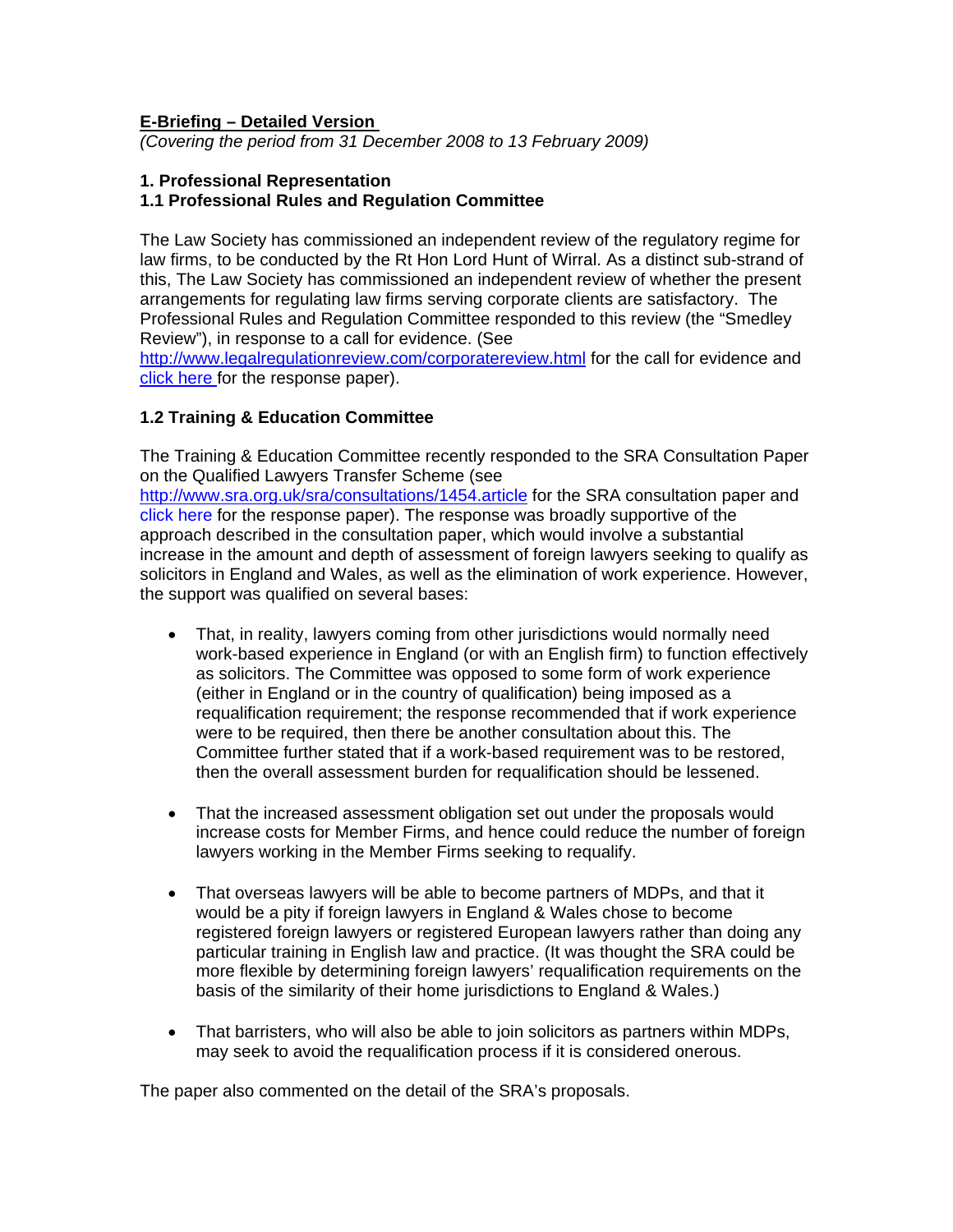# **2. Specialist Committees & Working Groups**

## **2.1 [Commercial Law](http://www.citysolicitors.org.uk/Default.aspx?sID=913&lID=0)**

The Commercial Law Committee recently responded to the Law Commission's Consultation Paper No. 188 "Consumer Remedies for Faulty Goods". (See http://www.lawcom.gov.uk/docs/cp188.pdf for the consultation paper and [click here](http://www.citysolicitors.org.uk/FileServer.aspx?oID=508&lID=0) for the response paper.) The response made a number of detailed comments in regards to the paper. It also commented on the wider issues involved in the proposed EU Directive on Consumer Rights (2008/0196) (the "Draft Directive") and discussed in the BERR Consultation Paper of November 2008, by stating that:

- The Draft Directive is structured as a maximum harmonisation measure which would leave no scope for individual Member States to maintain what may, in many cases, be higher levels of protection. While maximum harmonisation may be justified in relation to those areas of the law which have a clear and immediate bearing on inter–state trade, and this is clearly arguable in the case of distance selling, the section on remedies will apply to face to face sales, the vast majority of which will be purely domestic. The response questioned the justification for maximum harmonisation in this case, particularly as this may result in a weakening of existing consumer rights, and urged BERR to resist this.
- It should also be borne in mind that legislation to implement the proposals is likely to be by way of amendments to the Sale of Goods Act which lies at the heart of wider contract law. There will inevitably be a "drag" factor which will impact on business to business sales, whether this is intended or not, and care needs to be taken properly to differentiate the special consumer remedies.

# **2.2 [Company Law](http://www.citysolicitors.org.uk/Default.aspx?sID=914&lID=0)**

The Company Law Committee recently developed a pro forma circular to amend the articles of association of a listed company with effect from 1 October 2009 to cater for CA 2006 changes coming into effect on 1 October 2009 and to cater for other items of business at 2009 AGMs. The pro forma circular was developed by a number of firms represented on the City of London Law Society and attention is drawn to the comments of the UKLA and ABI at the start of the document. To view a copy of the circular click [here.](http://www.citysolicitors.org.uk/FileServer.aspx?oID=509&lID=0)

### **2.3 [Competition Law](http://www.citysolicitors.org.uk/Default.aspx?sID=915&lID=0)**

The CLLS & Joint Working Party of the Bars and Law Societies of the United Kingdom on Competition Law (JWP) responded to the Office of Fair Trading's (OFT) consultation on the OFT Transparency Project. ([Click here](http://www.citysolicitors.org.uk/FileServer.aspx?oID=502&lID=0) for the response paper). The response made a number of specific comments in regards to the consultation, and stated that:

• The Mergers Branch procedures were commendably transparent and generally enable parties and their advisers properly to plan for the various stages of a merger investigation. The quality of decision making in the Mergers Branch is also considered to be high notwithstanding the timetable constraints within which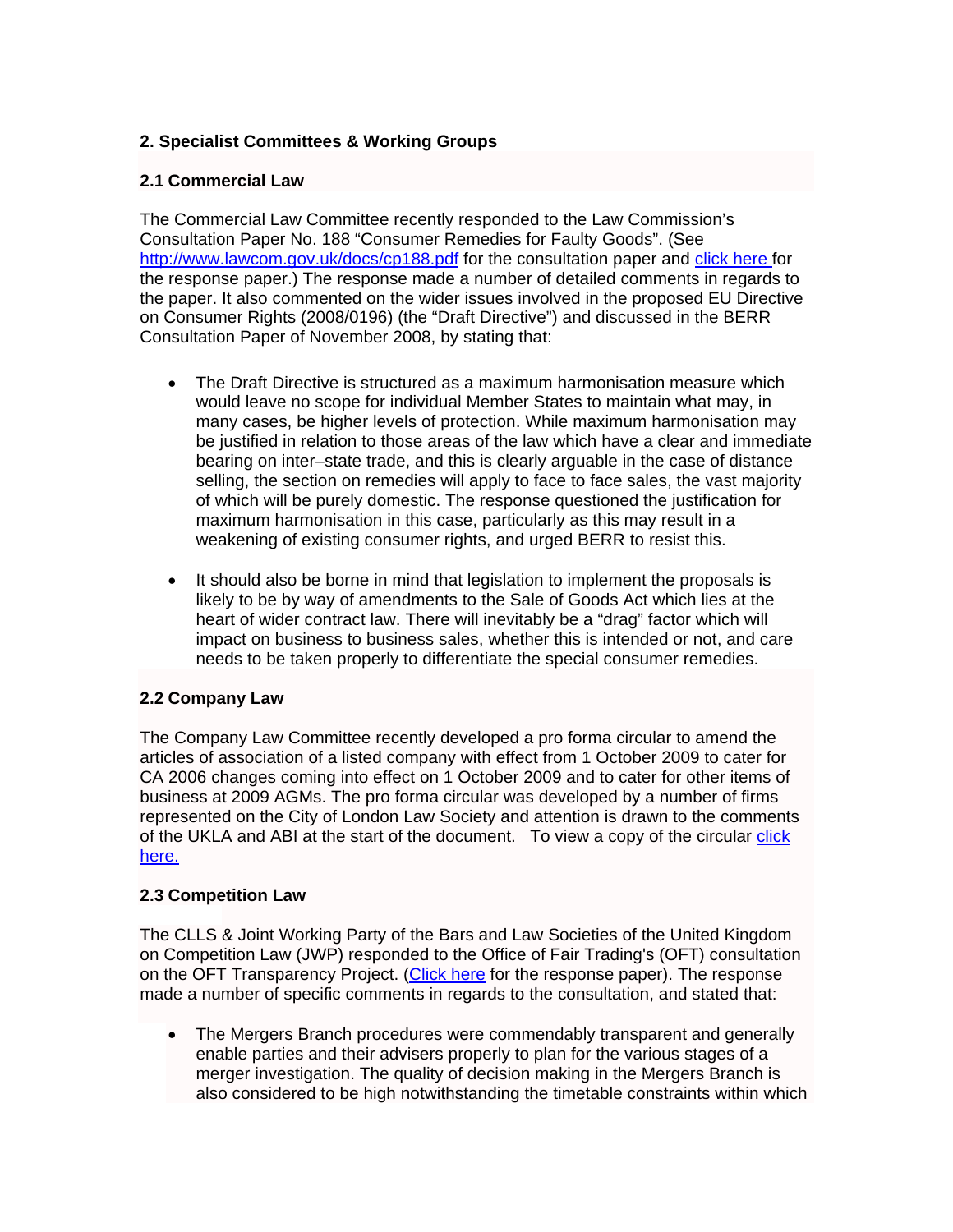it operates. Whilst it was accepted that non merger projects do not have the same timetable constraints, the requirement of good administration requires them to be dealt with efficiently, transparently, fairly and timeously.

- It would be helpful if the OFT website could clearly set out who works for the OFT and what they do.
- Interested parties should be provided with contact details for the OFT's team that is working on any particular project, and that such details should be updated if the composition of the team changes over time.
- Caution should be exercised in assuming that transparency is achieved simply by publishing regular press releases setting out the OFT's "latest achievements" in a case e.g. publication of a statement of objections, conclusion of settlement agreements.
- The OFT website, while it contains useful information, is difficult to navigate and could be made clearer.

### **2.4 [Financial Law](http://www.citysolicitors.org.uk/Default.aspx?sID=919&lID=0)**

The Financial Law Committee recently commented on clause 48(1) of the Banking Bill (as amended in the Public Bill Committee of the House of Commons and ordered to be printed on 18 November 2008). For a copy of the CLLS's response [click here.](http://www.citysolicitors.org.uk/FileServer.aspx?oID=477&lID=0) The response made a number of technical suggestions regarding the drafting of the provision, and stated that:

- The proposed amendments are technical, but deal with two fundamentally important distinctions in the financial law of the United Kingdom, namely:
	- between a security interest and a title transfer arrangement; and
	- **•** between set-off and netting;
- It is important that the Banking Bill not undermine these distinctions, first to protect the integrity of the Banking Bill itself and of the safeguards under clause 48 and to protect the integrity of these concepts more generally under English financial law; and
- The proposed amendments to the definitions in clause 48(i) are designed to achieve this and also to ensure consistency with the definitions used in the Financial Collateral Arrangements (No. 2) Regulations 2003. The redraft of "security interest" and the new definitions of "close-out netting provision" and "title transfer collateral arrangement" are based on similar definitions used in those Regulations.

The Committee also drafted a supplemental note on recommended amendments to clause 48(1) of the Bill, which made a series of further technical points regarding the drafting of the clause. To view a copy of the note [click here.](http://www.citysolicitors.org.uk/FileServer.aspx?oID=496&lID=0)

#### **2.5 [Land Law](http://www.citysolicitors.org.uk/Default.aspx?sID=923&lID=0)**

The Land Law Committee has recently published a form of rent deposit deed, which can be viewed by [clicking here.](http://www.citysolicitors.org.uk/FileServer.aspx?oID=479&lID=0) The Committee recognised that a number of different deposit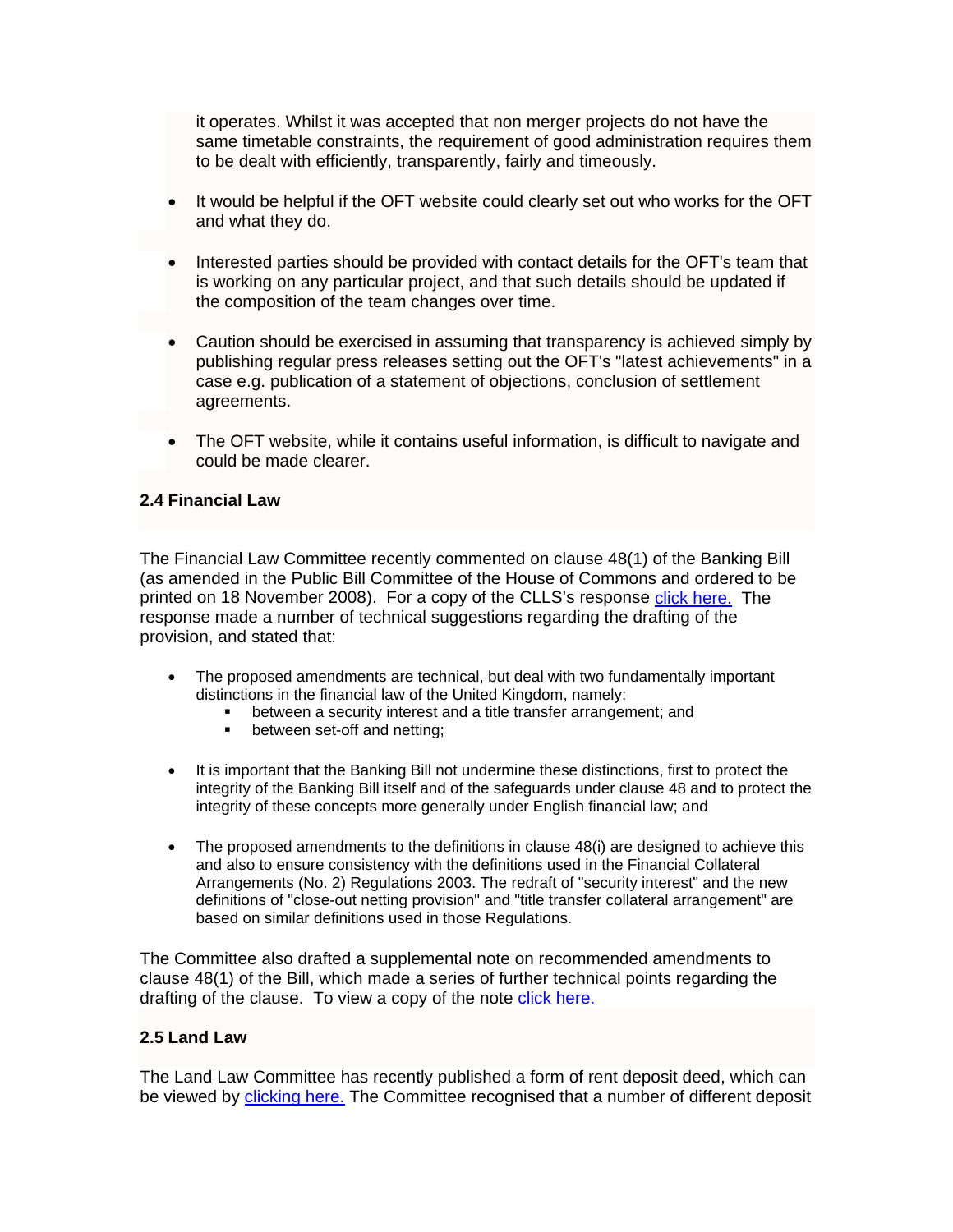arrangements were possible, but adopted as the basis for the deed the arrangement where the tenant's money is charged in the landlord's favour (as this was judged to be likely to be the most common arrangement). The deed attempts to cover the majority of issues arising in a rent deposit situation.

#### **2.6 [Regulatory Law](http://www.citysolicitors.org.uk/Default.aspx?sID=926&lID=0)**

The Regulatory Law Committee recently responded to the public consultation by the Committee of European Securities Regulators ("CESR") on a draft Third set of Level 3 guidance on the operation of Directive 2003/6/EC of the European Parliament and of the Council of 28 January 2003 on insider dealing and market manipulation (the "Market Abuse Directive"). (See http://www.cesr-

eu.org/index.php?page=consultation\_details&id=121 for the consultation and [click here](http://www.citysolicitors.org.uk/FileServer.aspx?oID=483&lID=0) for the response. The paper responded to a number of specific questions, including with regards to:

- The safe harbour principle;
- One member state's regime;
- Sell side trading during stabilization period;
- Refreshing the greenshoe;
- Third country stabilization regimes;
- Reporting mechanisms;
- Mechanism for public disclosure; and
- Specific consultation question on the two-fold notion of inside information.

The Committee also recently responded to a European Commission consultation concerning hedge funds. (See

http://ec.europa.eu/internal\_market/consultations/2008/hedge\_funds\_en.htm for the consultation paper and [click here](http://www.citysolicitors.org.uk/FileServer.aspx?oID=507&lID=0) for the response.) The response stated, *inter alia*, that:

As you recognise in your consultation paper, there is a wide variety of actors within the hedge fund sector. Often, in practice, this diversity has caused confusion over what is actually intended by the term 'hedge fund'. On occasions it is used to mean the manager, on others, the fund itself and sometimes it is simply intended as the other players involved in the hedge fund industry. This lack of clarity should be borne in mind and care taken in articulating any regulation of the hedge fund industry.

Currently, many European-based hedge fund managers are already regulated by MiFID and the Capital Requirements Directive. We consider it imperative that any potential future regulation takes account of the current legislation and is suitably interlinked with it. Failure to do so risks creating a new regulatory regime for hedge fund managers which conflicts with the current systems. The problems such conflicts can cause is highlighted by the difficulties practitioners face in resolving the inherent conflicts caused by the divide between the UCITS and MiFID regimes. A repeat of this situation should be avoided if at all possible.

In addition, implementing new regulation for this industry sector would necessitate increased supervision requirements and it should be considered whether the authorities would have adequate monitoring tools at their disposal to monitor them effectively.

We note that the MiFID regime is aimed at investor protection and wonder whether regulation in the hedge fund sector would be of any further benefit to investors? Further, it seems to us that attempts to tighten controls on hedge funds in respect of short selling in certain circumstances seems inappropriate given that short selling by hedge funds should not be distinguished from short selling by other (non-hedge fund) individuals or entities.